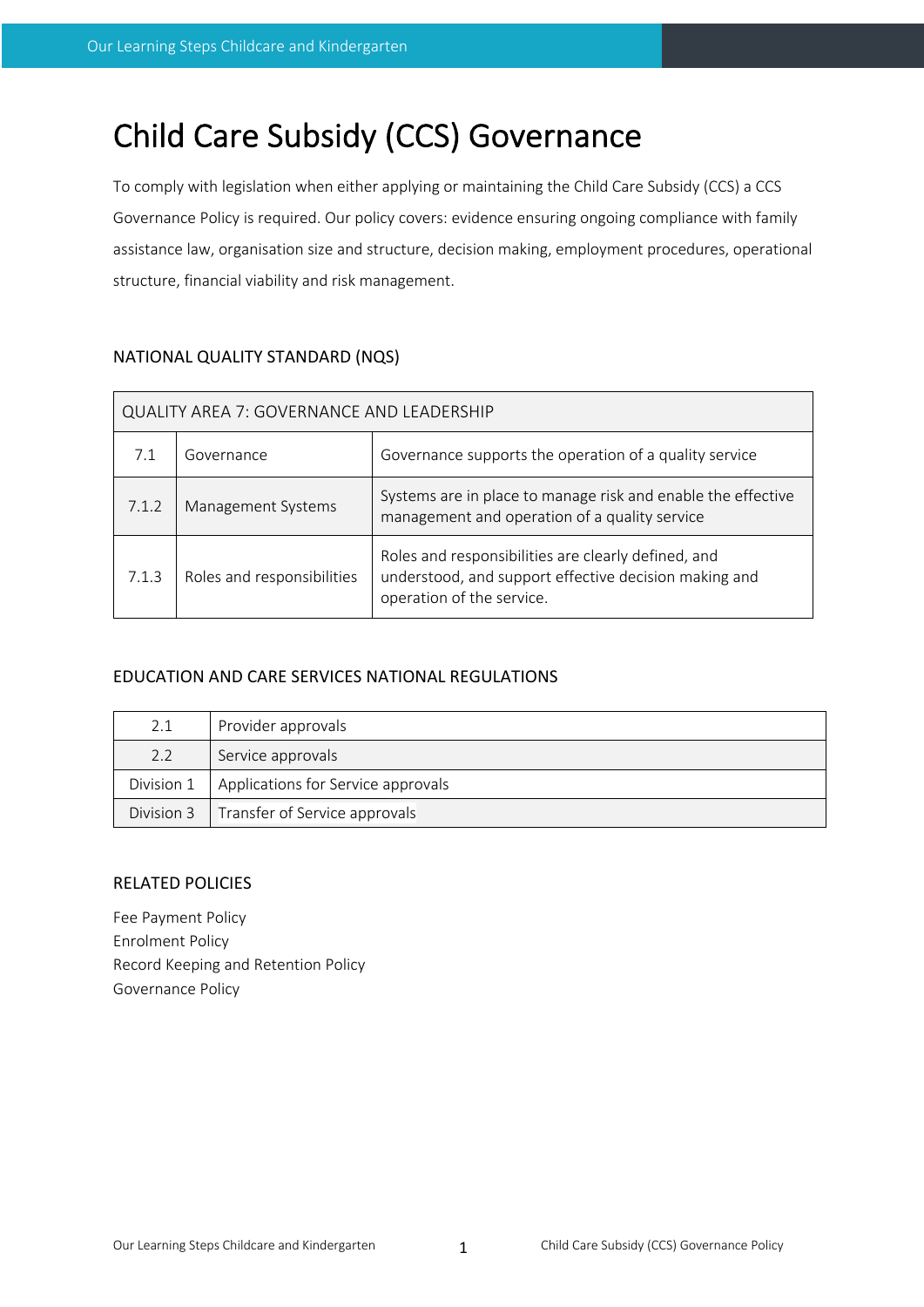#### PURPOSE

Our Service aims to comply with the Child Care Subsidy legislative requirements associated with operating a fee reduction Service for eligible families. We will continuously examine our business and Service model to identify opportunities to cater to the needs of our families and community.

## SCOPE

This policy applies to children, families, staff, management and visitors of the Service.

#### APPROVED PROVIDER DETAILS

To claim Child Care Subsidy, our Service must be approved by a delegate of the Secretary of the Department of Education and Training by showing the required evidence and information to ensure ongoing compliance with the family assistance law.

Required information includes:

| Provider & Service Approval Number                                                             |                                                          | PR-00004684                                   |                                 |                             |  |
|------------------------------------------------------------------------------------------------|----------------------------------------------------------|-----------------------------------------------|---------------------------------|-----------------------------|--|
| <b>Business Name</b>                                                                           | Sproson Nominees Pty Ltd                                 |                                               |                                 |                             |  |
| <b>Trading Name</b>                                                                            |                                                          | Our Learning Steps Childcare and Kindergarten |                                 |                             |  |
| Contact Person                                                                                 |                                                          | Peter Colliver                                |                                 |                             |  |
| Telephone                                                                                      | 03 9776 0408                                             |                                               |                                 |                             |  |
| Mobile                                                                                         | 0418 18 4567                                             |                                               |                                 |                             |  |
| Fmail                                                                                          | admin@ourlearningsteps.com.au                            |                                               |                                 |                             |  |
| Address                                                                                        | 2-4 Old Wells Road, Patterson lakes, VIC, 3197           |                                               |                                 |                             |  |
| <b>NQA ITS Details</b>                                                                         | Are you registered? YES                                  |                                               |                                 |                             |  |
| Provider Entity Name                                                                           | Sproson Nominees Pty Ltd ATF Sproson-Colliver Unit Trust |                                               |                                 |                             |  |
| <b>ABN</b>                                                                                     | 58288094125                                              |                                               |                                 |                             |  |
| Relevant Entity Documents (Financial Statements,<br>signed partnership agreement etc) provided |                                                          |                                               |                                 | <b>YES</b>                  |  |
| PRODA RA Number and Contact Details                                                            |                                                          |                                               |                                 | 4981713598                  |  |
| <b>WWCC</b><br>Working with Children Check<br>03844532                                         |                                                          |                                               | <b>Expiry Date</b><br>22/3/2023 | State/Territory<br>Victoria |  |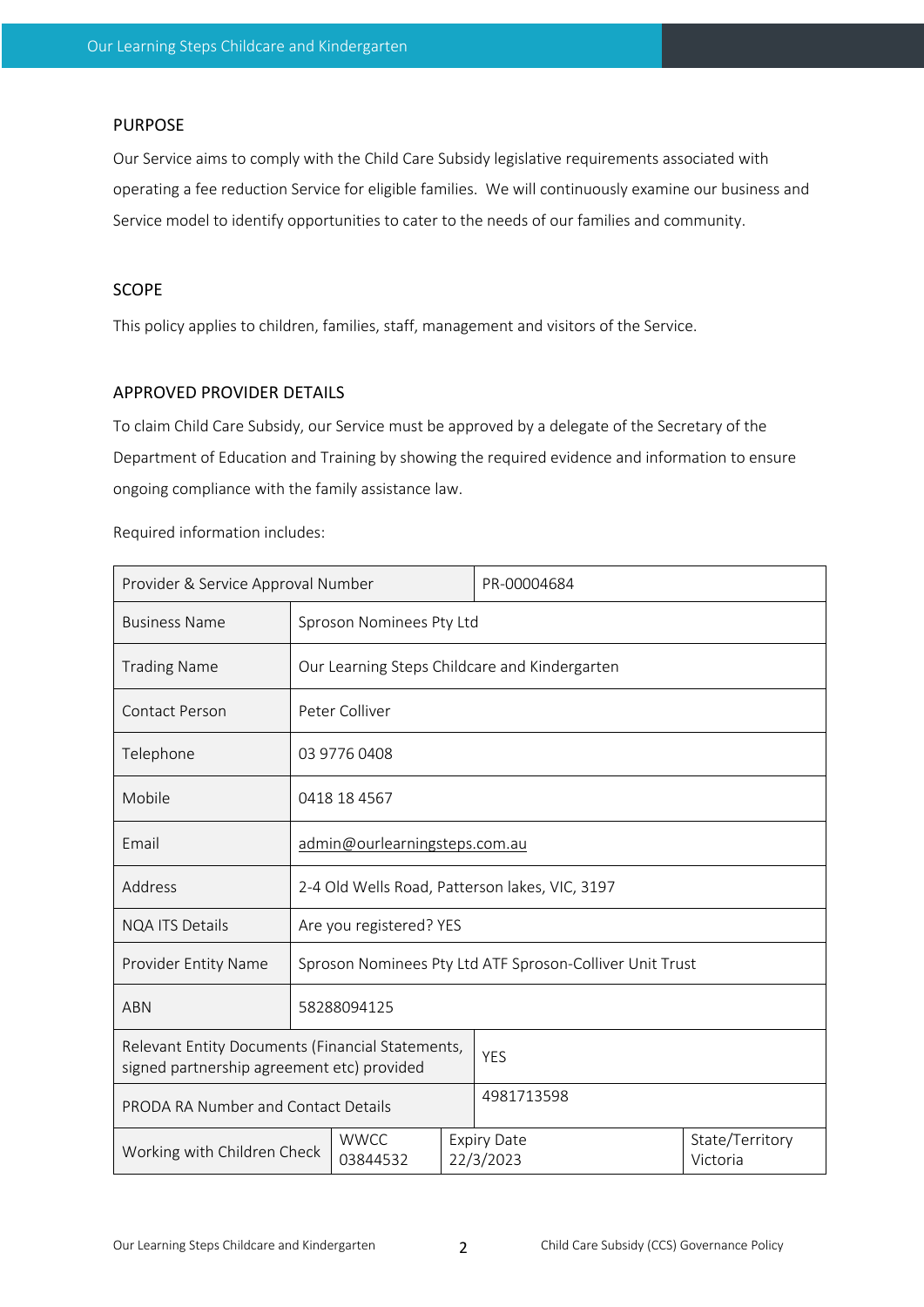| Details in which the provider or their<br>personnel have an interest | Approved Provider |
|----------------------------------------------------------------------|-------------------|
| External Management Organisation                                     | No                |
| Number of years of operation                                         |                   |

*[The approved Service can only be operated by the Approved Provider and must continue to be delivered as the same type of service that was approved. If the Service is sold to another provider, that provider will need to obtain its own separate approval and continue to comply with any conditions of their approval.]*

## OUR SERVICE AND BUSINESS STRUCTURE

The following information describes the type and size of our childcare service operation, including: personnel, recruitment and professional development strategies, fee structure, philosophy and financial position.

| Entity Type (Partnership, Private Company, Sole Trader, Public<br>Company etc) | Private Company           |  |  |
|--------------------------------------------------------------------------------|---------------------------|--|--|
| Information provided with application for provider approval                    | Yes                       |  |  |
| Number of Managers                                                             | 2                         |  |  |
| Number of operation personnel                                                  | 14                        |  |  |
| Recruitment and Professional<br>Development Plans                              | Held                      |  |  |
| Structure of the business                                                      | See diagram on next page. |  |  |
| Number of sites and locations                                                  | 1 location                |  |  |
| Service Type                                                                   | Long Day Care             |  |  |

### OPERATIONAL STRUCTURE

| Days of Operation           | Monday to Friday                                                                                                                              |
|-----------------------------|-----------------------------------------------------------------------------------------------------------------------------------------------|
| Hours of Operation          | 7:00am to 6:00pm each day                                                                                                                     |
| Weeks of Operation          | 52 weeks per year - closed public holidays                                                                                                    |
| Fee Schedule                | Daily fees - \$122 per session<br>50 hours per week - \$121 per session<br>Casual fees - \$122 per session<br>Holiday Rate - \$80 per session |
| Number of Licensed Children | 64                                                                                                                                            |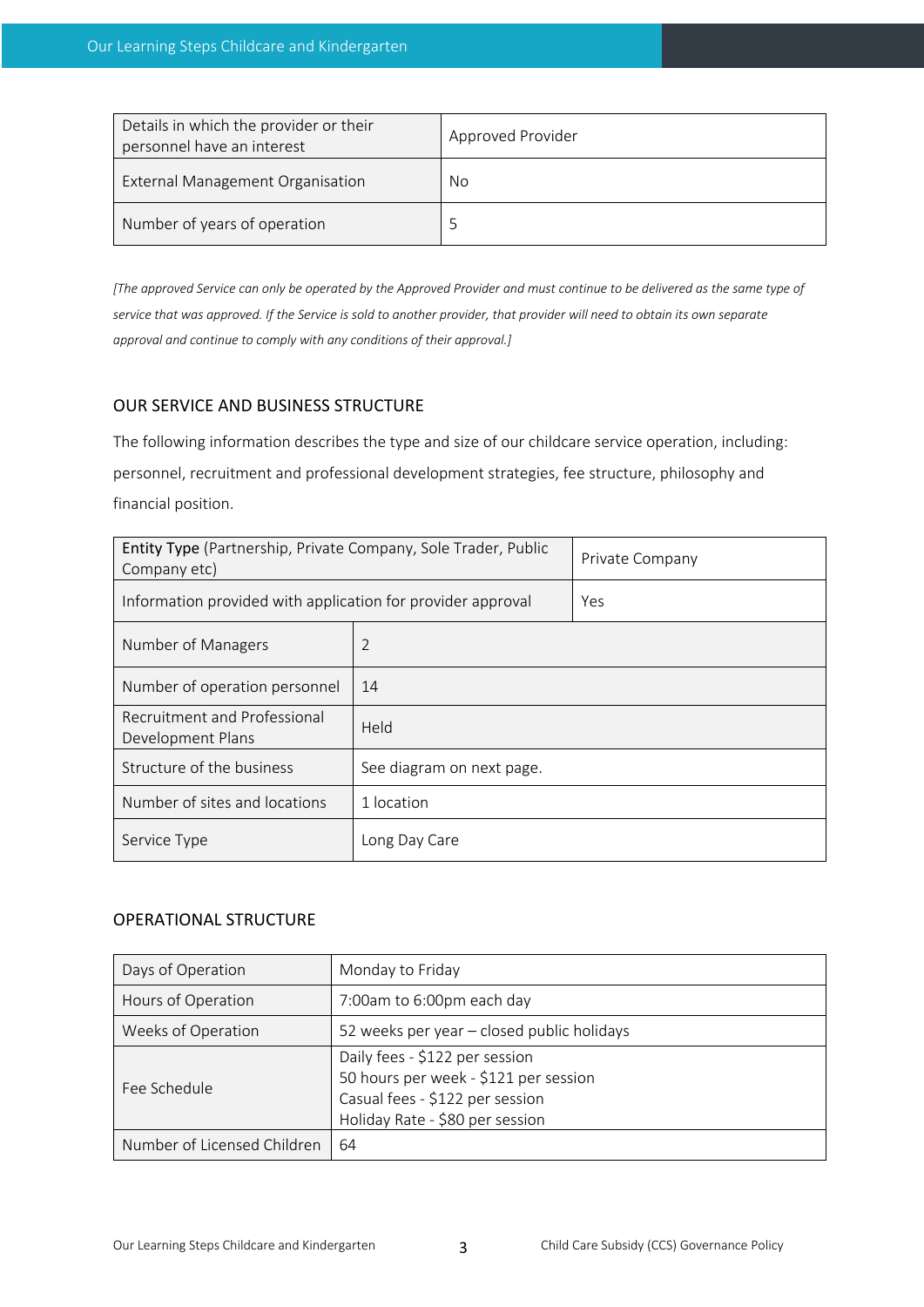| Services Provided   | Childcare and Funded Kindergarten Program |                |  |
|---------------------|-------------------------------------------|----------------|--|
| Current Employees & | <b>Name</b>                               | Qualifications |  |
| Qualification       | See staffing records                      |                |  |
| Collection of Fees  | Fees are collected by Direct debit        |                |  |
| Liabilities         | Nil significant                           |                |  |

Organisational Structure Diagram [Decision making hierarchy]



### FINANCIAL OBJECTIVES

Our primary target for 2019 is to maintain enrolment placements above 90%

To achieve the above result, we routinely utilise the following promotional strategies:

Word of mouth of quality of care and practice. Advertising not required.

To maintain a competitive position within our marketplace fees are reviewed annually and all associated functions are governed by our 'Payment of Fees Policy'. This includes; management of fee increases, the collection of a Bond, collection of late fees, absences and public holidays.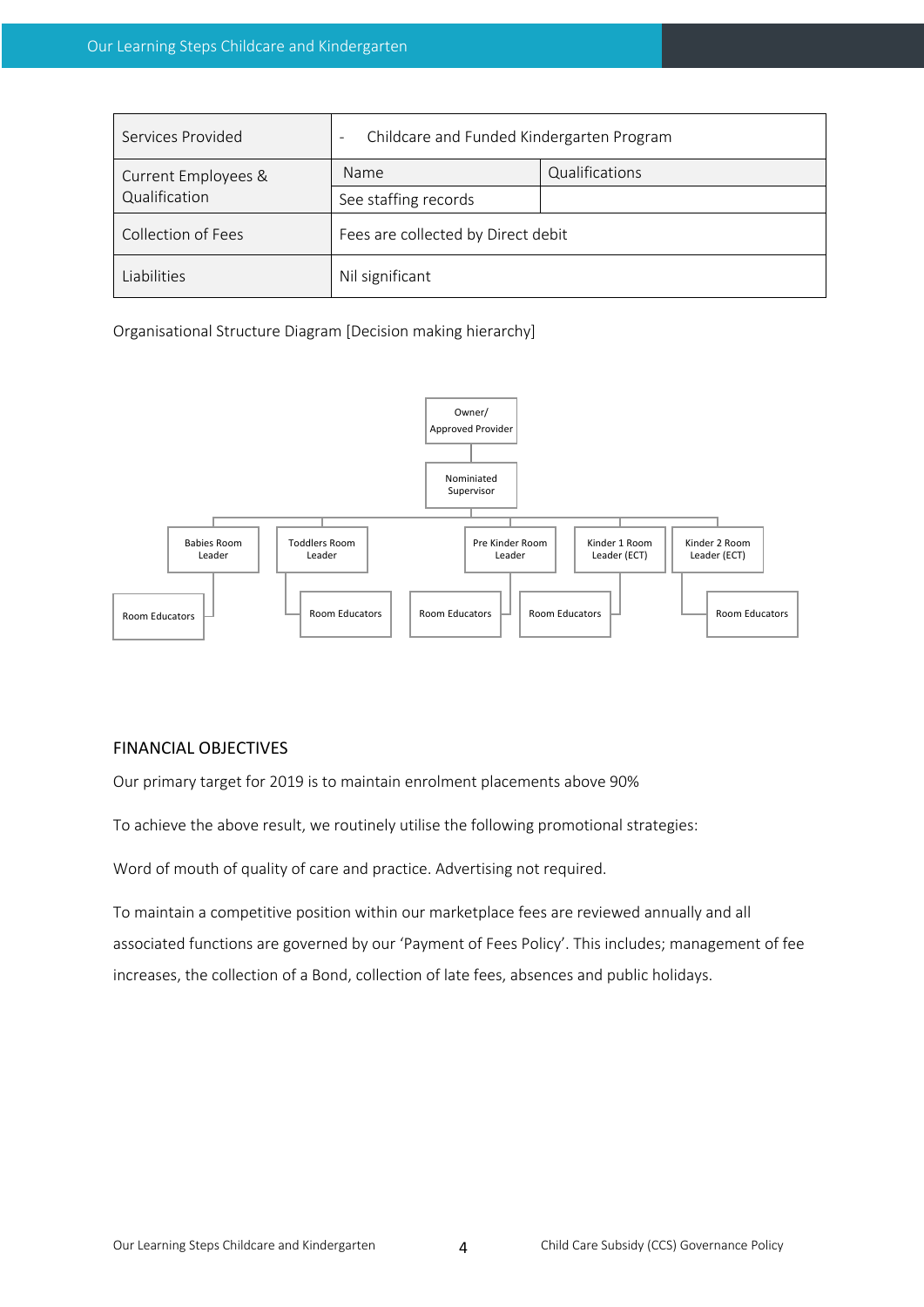#### NON-COMPLIANCE RISK MANAGEMENT

To ensure our continued commercial, operational and financial viability our Service will maintain a current Quality Improvement Plan, Professional Development and Training Plan, Personnel files, Professional Indemnity and Public Liability Insurance and a Child Care Management System.

| <b>TYPE OF RISK</b>           | PREVENTION / STRATEGIES IN PLACE                | <b>ACTION TO BE TAKEN</b>                                                       |
|-------------------------------|-------------------------------------------------|---------------------------------------------------------------------------------|
| <b>CCS Compliance</b>         | Kidsoft                                         | Regularly check enrolment<br>days, repond quickly to<br>parent requests for CCS |
| Insurances                    | As retained                                     | Renewed annually                                                                |
| Service Competition           | See QIP                                         | Monitored in staff<br>meetings, management<br>meetings                          |
| Submission of attendees       | Submitted automatically each<br>Friday/Saturday | Ongoing                                                                         |
| Submission of vacancies       | Managed by CCS Software                         | Ongoing                                                                         |
| Staff Skills and<br>Knowledge | Professional plan and review process.           | Six monthly                                                                     |
| Accurate Data Reports         | Managed by CCS Software                         | Weekly                                                                          |

*NOTE: As with any business changes, you may want to seek further guidance from your financial management team, legal advisor, management committee, board, accountant and/or other financial advisor as to how these changes may specifically affect your Service.*

#### SOURCE:

Business Plan https://docs.education.gov.au/system/files/doc/other/business\_plan\_template.pdf

Australian Department of Education and Training https://www.education.gov.au/child-care-providers

Child Care Provider Handbook https://docs.education.gov.au/system/files/doc/other/child\_care\_provider\_handbook.pdf

Becoming a Child Care Subsidy approved child care service https://www.education.gov.au/becoming-child-care-subsidyapproved-child-care-service

Building a Business Model https://gowriensw.com.au/images/pdf/Factsheet2\_Final\_Building\_a\_Business\_Model.pdf

Setting up for the child care package https://www.education.gov.au/transitioning-new-child-care-package

Child Care Services Business Support Resource – A guide for considering your business https://docs.education.gov.au/system/files/doc/other/business\_support\_resource\_1.pdf